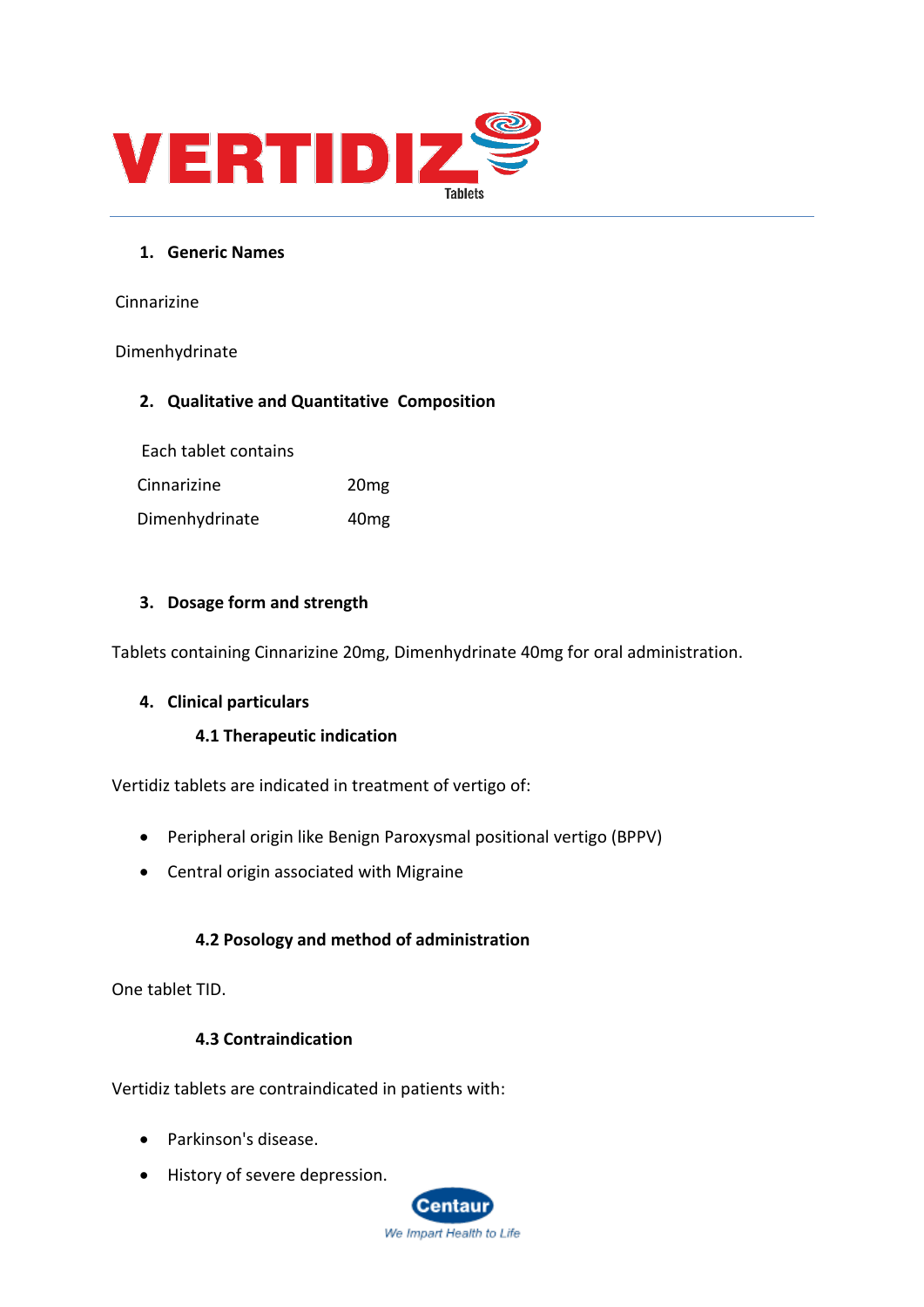# **4.4 Special warnings and precautions for use**

- Cinnarizine is contraindicated in liver or kidney disorders and porphyria.
- Vertidiz may impair ability to drive or operate heavy machinery
- Vertidiz must be used with caution in patients with seizures, angle-closure glaucoma, enlargement of prostate gland, asthma, emphysema, acute hepatic insufficiency

### **4.5 Drug interactions**

- Cinnarizine has clinically important, potentially hazardous interactions with alcohol, barbiturates, hypnotics, narcotic analgesics, sedatives, tranquilizers, tricyclic antidepressants
- Dimenhydrinate interacts with
	- $\checkmark$  MAO inhibitors,
	- $\checkmark$  Narcotic pain relievers like [codeine,](https://www.everydayhealth.com/drugs/codeine)
	- $\checkmark$  Antibiotics such as [gentamicin](https://www.everydayhealth.com/drugs/gentamicin) and [vancomycin](https://www.everydayhealth.com/drugs/vancomycin)
	- $\checkmark$  Antispasmodics like [atropine,](https://www.everydayhealth.com/drugs/atropine)
	- $\checkmark$  Belladonna alkaloids
	- $\checkmark$  Medications that [treat Parkinson's disease](https://www.everydayhealth.com/parkinsons-disease/guide/) such as [benztropine](https://www.everydayhealth.com/drugs/benztropine) and trihexyphenidyl.

### **4.6 Use in special population**

- Pediatric: It should be avoided in children.
- Geriatric: It may cause cognitive issues in elderly patients.
- Liver impairment: Contraindicated.
- Renal failure: Contraindicated.
- Pregnancy and lactation: Pregnancy category C: Animal reproduction studies have shown an adverse effect on the fetus and there are no adequate and well-controlled studies in humans, but potential benefits may warrant use of the drug in pregnant women despite potential risks. A decision should be made whether to discontinue

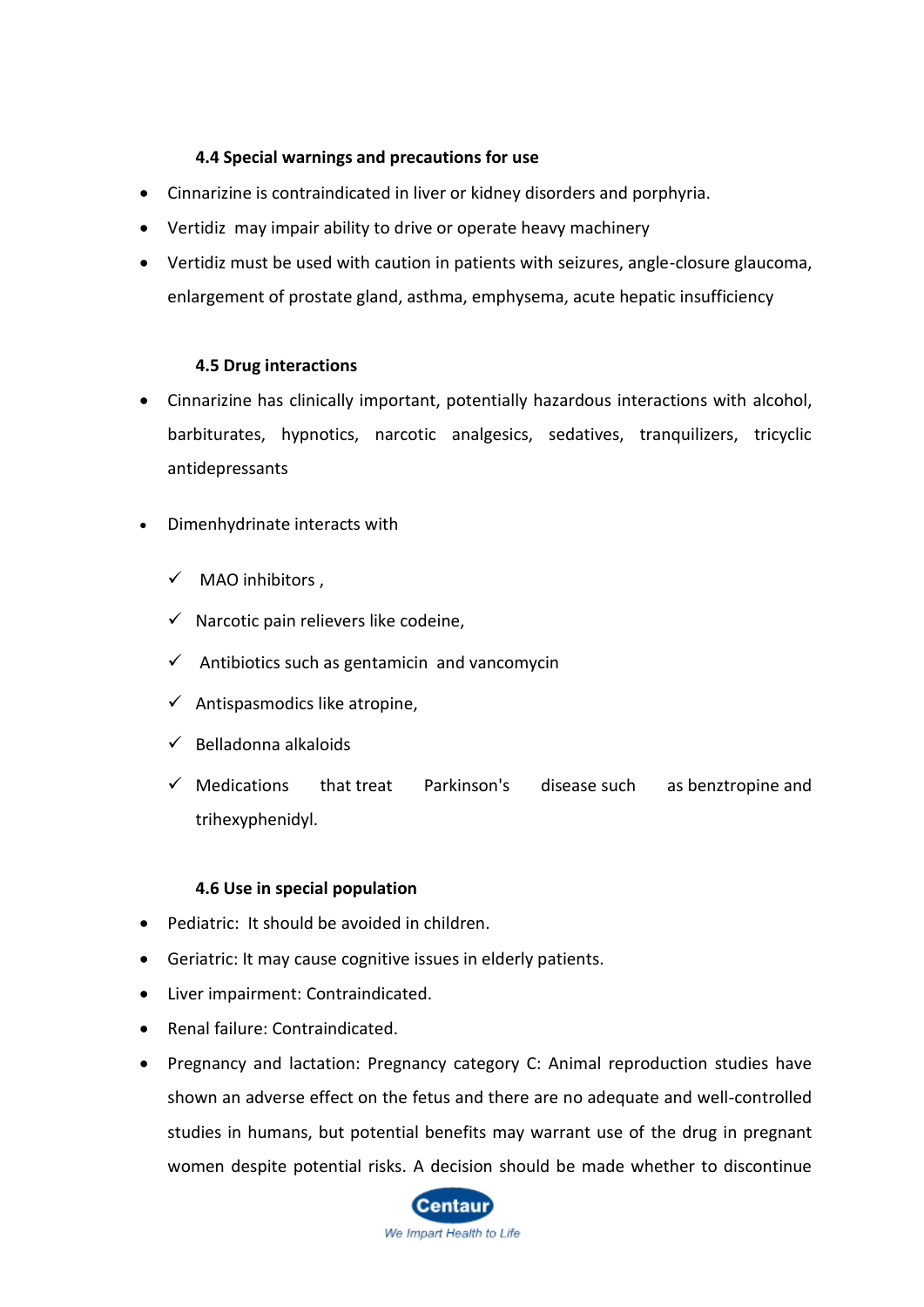breastfeeding or to discontinue the drug, taking into account the importance of the drug to the mother.

# **4.7 Effects on ability to drive and use machine**

Patients should be cautioned against engaging in activities requiring complete mental alertness, and motor coordination such as operating machinery until their response to Vertidiz is known.

# **4.8 Undesirable effects**

- Cinnarizine: Thrombocytopenia, Palpitations, Vertigo, Periorbital oedema, Eyelid oedema , Nausea , Vomiting, Dry mouth, Diarrhoea, Abdominal pain, Back pain, Myalgia, Pain in extremity, Arthralgia, Depression, Insomnia, Dyspnoea, Rash, Urticaria, Pruritus,
- Dimenhydrinate: Palpitations, Tachycardia, Vertigo, Periorbital oedema , Nausea , Vomiting, Dry mouth, Diarrhoea, Abdominal pain, Dyspepsia, Muscular weakness, Hallucination, Dysuria, Dyspnoea, Fixed eruption, Rash, Urticaria, Pruritus, Hypotension

### **4.9 Overdose**

There is limited experience of overdose with Vertidiz Tablets. Initiate general symptomatic and supportive measures in all cases of overdosages where necessary.

### **5. Pharmacological properties**

### **5.1 Mechanism of action**

Cinnarizine has two modes of action.

- It acts as an antihistamine drug. It binds to histamine H1 receptors, blocking them and not allowing histamine of the body to activate the receptors. Thus the action of histamine is blocked.
- The second mode of action of Cinnarizine is as a calcium channel blocker. It selectively blocks the influx of calcium ions through the cell membranes. This causes reduced sensitivity of vestibular receptors and causes a reduction in motion induced

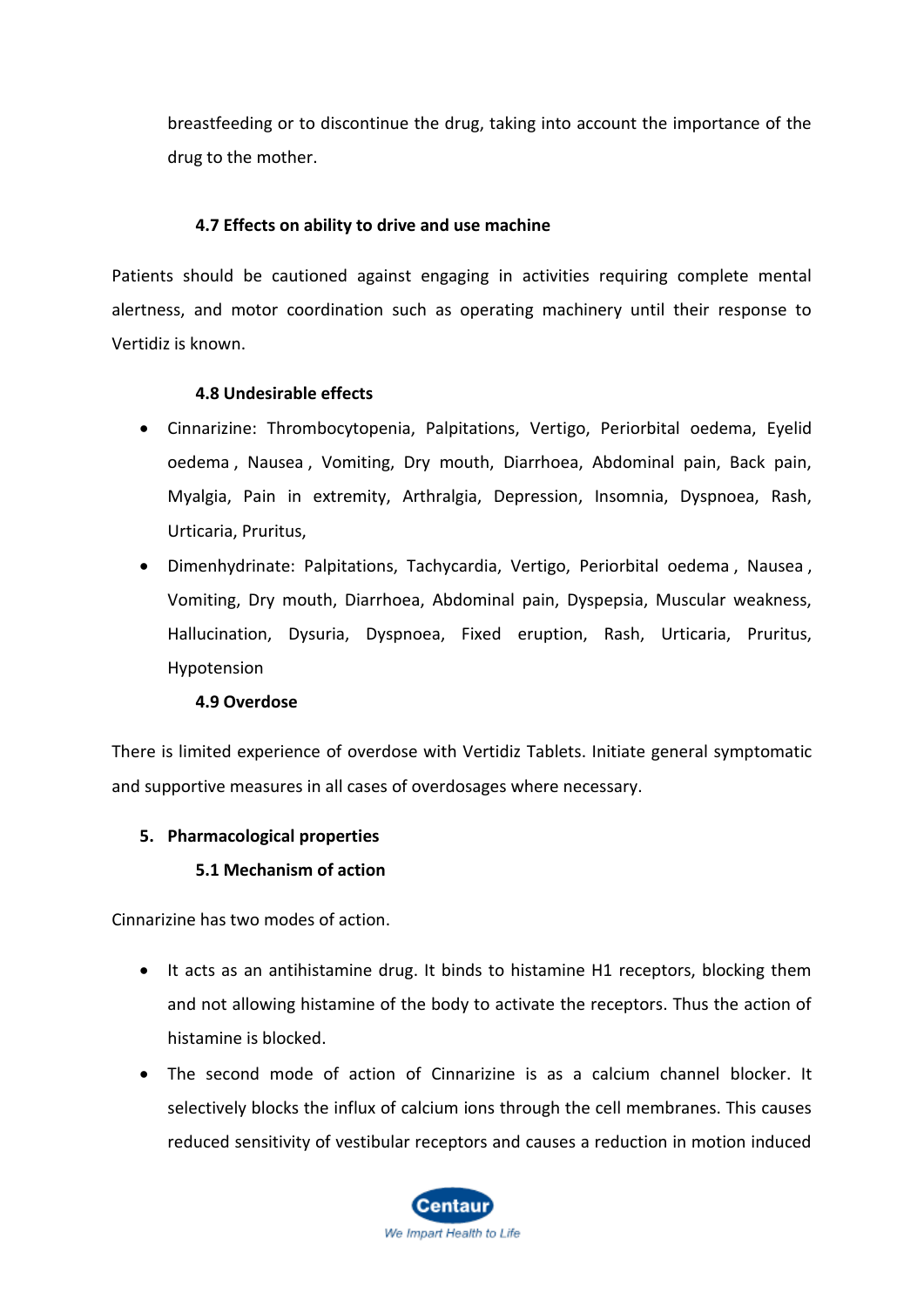dizziness symptoms. Calcium channel blockers also have a role in the prevention of a migraine.

Dimenhydrinate is a competitive antagonist at the histamine H1 receptor, which is widely distributed in the human brain. Dimenhydrinate's anti-emetic effect is probably due to H1 antagonism in the vestibular system in the brain.

#### **5.2 Pharmacodynamics properties**

Cinnarizine is an antihistamine and a calcium channel blocker. Histamines mediate a number of activities such as contraction of smooth muscle of the airways and gastrointestinal tract, vasodilatation, cardiac stimulation, secretion of gastric acid, promotion of interleukin release and chemotaxis of eosinophil and mast cells. Competitive antagonists at histamine H1 receptors may be divided into first (sedating) and second (non-sedating) generation agents. Some, such as Cinnarizine also block muscarinic acetylcholine receptors and are used as anti-emetic agents. Cinnarizine through its calcium channel blocking ability also inhibits stimulation of the vestibular system.

Dimenhydrinate is an antiemetics drug combination that contains diphenhydramine and theophylline. It is not effective in the treatment of nausea associated with cancer chemotherapy. Dimenhydrinate directly inhibits the stimulation of certain nerves in the brain and inner ear to suppress nausea, vomiting, dizziness, and vertigo. Diphenhydramine and dimenhydrinate both reduce vestibular neuronal excitation due to angular or linear acceleration motions.

#### **5.3 Pharmacokinetic properties**

Cinnarizine is absorbed from the gastrointestinal tract, peak plasma concentrations occurring 2 to 4 hours after oral doses. It undergoes metabolism and has a half-life of 3 to 6 hours. Cinnarizine is excreted in the faeces mainly as unchanged drug, and in the urine predominantly as metabolites.

Dimenhydrinate is well absorbed orally and 98-99% protein bound. Metabolized by cytochrome P450 system and half-life is 1-4 hours.

#### **6. Nonclinical properties**

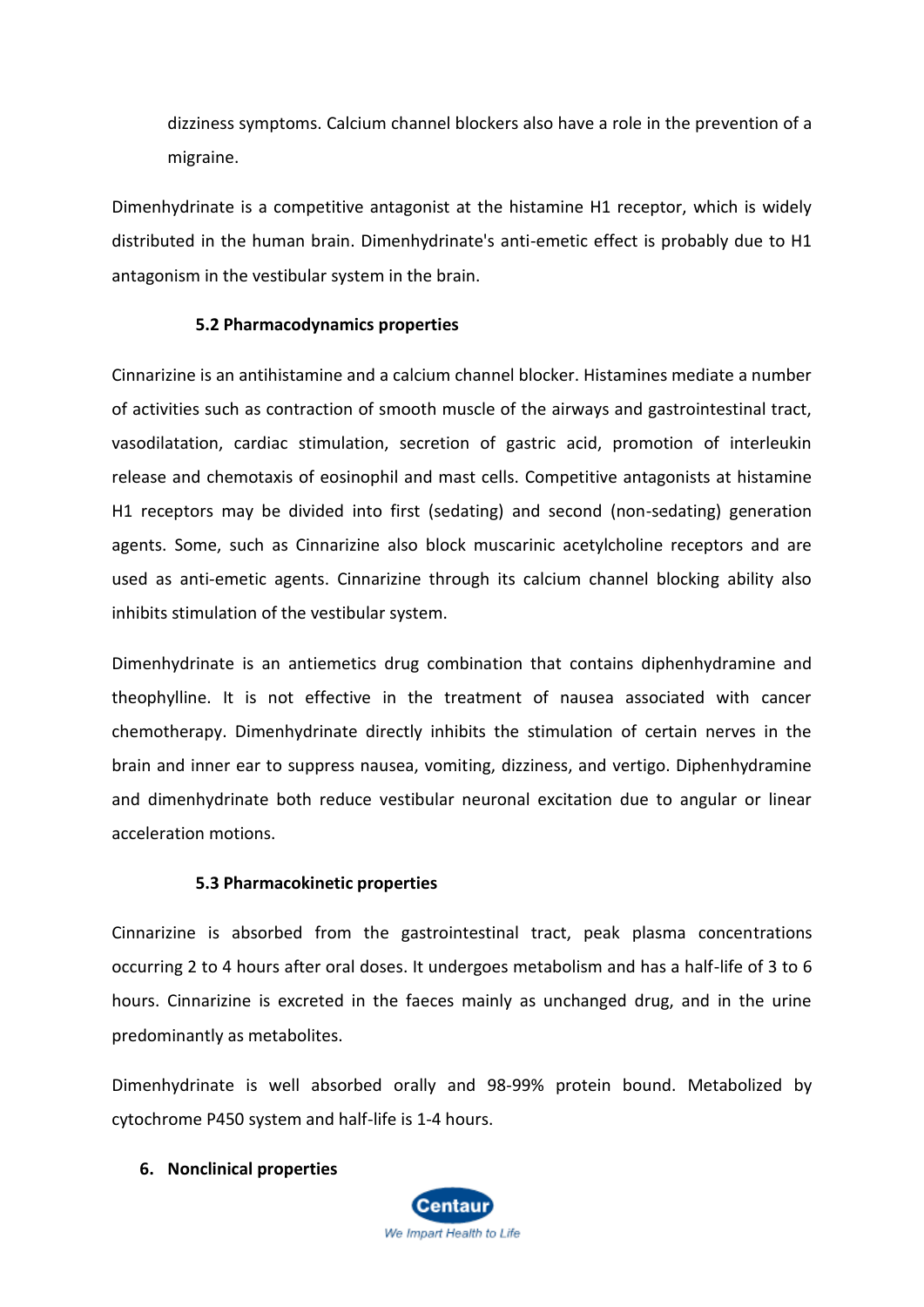# **6.1 Animal Toxicology or Pharmacology**

NA.

## **7. Description**

**Cinnarizine** is a N-alkylpiperazine. It has a role as an antiemetic, a [histamine](https://pubchem.ncbi.nlm.nih.gov/compound/histamine) antagonist, a [calciumc](https://pubchem.ncbi.nlm.nih.gov/element/Calcium)hannel blocker, a muscarinic antagonist, an anti-allergic agent and a H1-receptor antagonist.

Chemical Name: 1-benzhydryl-4-[(*E*)-3-phenylprop-2-enyl]piperazine

Molecular weight: 368.5 g/mol

Molecular formula: [C](https://pubchem.ncbi.nlm.nih.gov/#query=C26H28N2)<sub>26</sub>H<sub>28</sub>N<sub>2</sub>

Structure:



**Dimenhydrinate** is an [ethanolamine](https://pubchem.ncbi.nlm.nih.gov/compound/ethanolamine) and first-generation [histamine](https://pubchem.ncbi.nlm.nih.gov/compound/histamine) antagonist with antiallergic activity.

Chemical Name: 2-benzhydryloxy-*N*,*N*-dimethylethanamine;8-chloro-1,3-dimethyl-7*H*purine-2,6-dione

Molecular weight: 470 g/mol

Molecular formula: C<sub>24</sub>H<sub>28</sub>[ClN](https://pubchem.ncbi.nlm.nih.gov/#query=C24H28ClN5O3)<sub>5</sub>O<sub>3</sub> Structure:

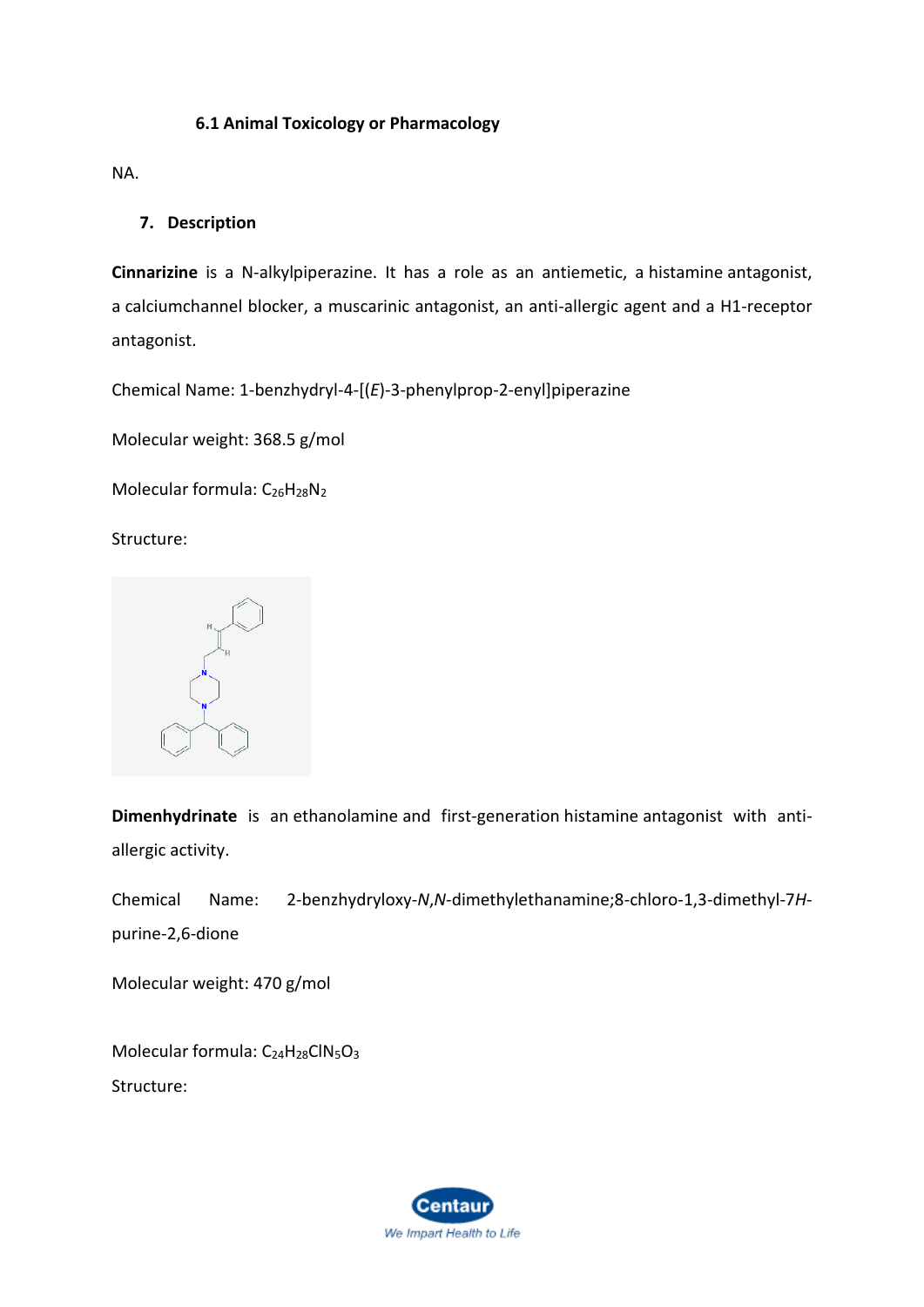

# **8. Pharmaceutical particulars**

# **8.1 Incompatibilities**

There are no known incompatibilities.

# **8.2 Shelf-life**

24 months

# **8.3 Packaging Information**

Vertidiz tablets are available in blister pack of 10 tablets.

# **8.4 Storage and handling instructions**

Store in cool and dry place.

# **9. Patient Counselling Information**

**9.1 Adverse Reactions**

Refer part 4.8

**9.2 Drug Interactions**

Refer part 4.5

**9.3 Dosage**

Refer part 4.2

**9.4 Storage**